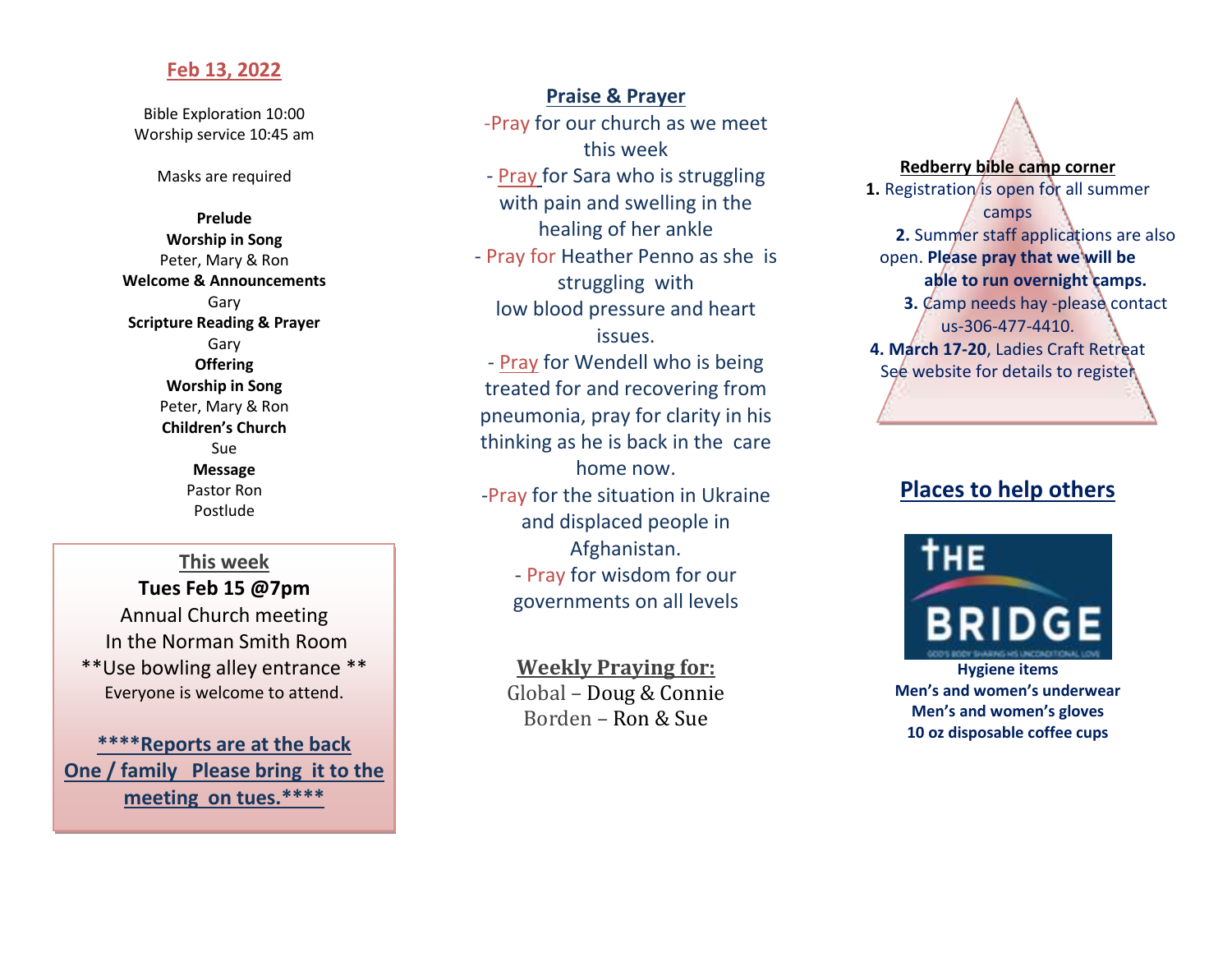#### **Service Leader**

Feb 13 - Gary N. Feb 20 -Sue Feb 27 - Kelly Mar 6- Peter Mar 13- Ruben

### **Scripture & Prayer**

Feb 13 - Gary N Feb 20 - Amanda Feb 27 - Carl Mar 6 -Kathy Mar 13- Heather Mar 20 -Charles

#### **Worship Leaders**

Feb 13 - Peter, Mary & Ron Feb 20 - Darrel & Kathy & Ron Feb 27 - Amanda & Ron

#### **Care Home Shuttle Service**

Feb 13 - Gerry Feb 20 - Charles Feb 27 - Stu Mar 6- Ruben Mar 13-Ron Please let Pastor Ron know if you wish to help

#### **Children's Church**

Feb 13 - Sue Feb 20 - Cindie Feb 27 - Heather Mar 6 -Darrel Mar 13 - Kathy Please Contact Ron or Kathy for bulletin announcements **Notes** 

\_\_\_\_\_\_\_\_\_\_\_\_\_\_\_\_\_\_\_\_\_\_\_\_\_\_\_\_\_\_\_ \_\_\_\_\_\_\_\_\_\_\_\_\_\_\_\_\_\_\_\_\_\_\_\_\_\_\_\_\_\_\_

\_\_\_\_\_\_\_\_\_\_\_\_\_\_\_\_\_\_\_\_\_\_\_\_\_\_\_\_\_\_\_ \_\_\_\_\_\_\_\_\_\_\_\_\_\_\_\_\_\_\_\_\_\_\_\_\_\_\_\_\_\_\_ \_\_\_\_\_\_\_\_\_\_\_\_\_\_\_\_\_\_\_\_\_\_\_\_\_\_\_\_\_\_\_ \_\_\_\_\_\_\_\_\_\_\_\_\_\_\_\_\_\_\_\_\_\_\_\_\_\_\_\_\_\_\_ \_\_\_\_\_\_\_\_\_\_\_\_\_\_\_\_\_\_\_\_\_\_\_\_\_\_\_\_\_\_\_ \_\_\_\_\_\_\_\_\_\_\_\_\_\_\_\_\_\_\_\_\_\_\_\_\_\_\_\_\_\_\_ \_\_\_\_\_\_\_\_\_\_\_\_\_\_\_\_\_\_\_\_\_\_\_\_\_\_\_\_\_\_\_ \_\_\_\_\_\_\_\_\_\_\_\_\_\_\_\_\_\_\_\_\_\_\_\_\_\_\_\_\_\_\_ \_\_\_\_\_\_\_\_\_\_\_\_\_\_\_\_\_\_\_\_\_\_\_\_\_\_\_\_\_\_\_ \_\_\_\_\_\_\_\_\_\_\_\_\_\_\_\_\_\_\_\_\_\_\_\_\_\_\_\_\_\_\_



# **Riverbend Fellowship (MB)**



## **Seniors' Room Borden Community Centre**

Box 256, Borden SK, S0K 0N0 riverbendfellowshipmb@gmail.com Pastor - Ron Mills 306-997-0020 **Bible exploration 10 am Worship Service 10:50am**